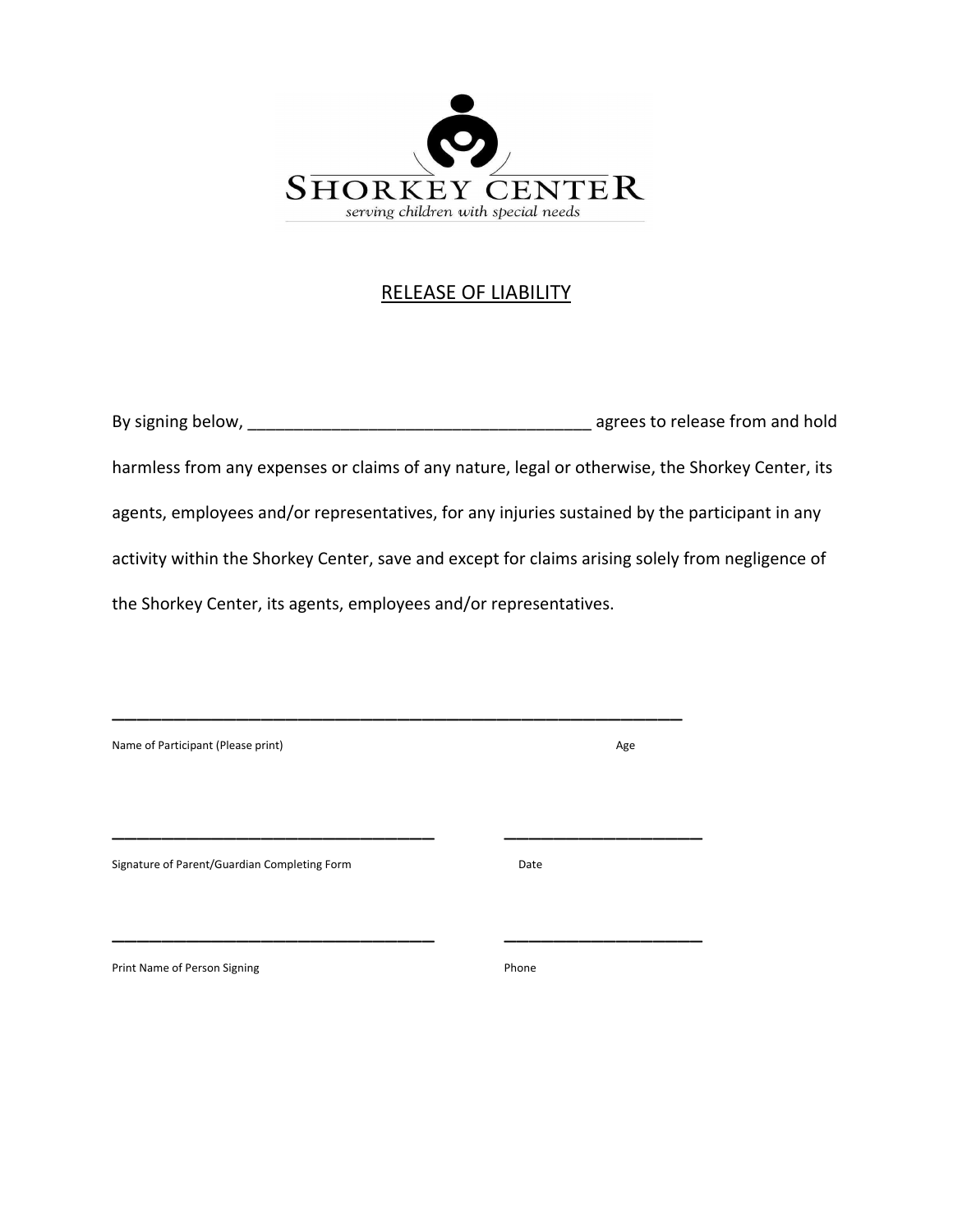

### MEDIA CONSENT FORM

| Participant:     |                                                                                           |                                                                                                                                                                                                    |
|------------------|-------------------------------------------------------------------------------------------|----------------------------------------------------------------------------------------------------------------------------------------------------------------------------------------------------|
| Parent/Guardian: |                                                                                           |                                                                                                                                                                                                    |
|                  |                                                                                           |                                                                                                                                                                                                    |
|                  | give do not give                                                                          | permission for my child's first name only to be used in articles                                                                                                                                   |
|                  | give ____do not give                                                                      | permission for an article to be written about my child<br>(the director will review the topic with the parent)                                                                                     |
|                  | give do not give                                                                          | permission for my child's picture to be used                                                                                                                                                       |
|                  | give do not give                                                                          | permission for my child's first name to be captioned under the<br>picture                                                                                                                          |
|                  | give do not give<br>permission for my child's school work, with their name, to be<br>used |                                                                                                                                                                                                    |
|                  | give do not give                                                                          | permission for my first name (parent's name) to be<br>used<br>i.e. to thank a parent for volunteer work, etc.                                                                                      |
| give             | do not give                                                                               | permission for pictures of my child to be used in<br>acknowledgments of contributions. I fully understand that<br>those pictures may end up being use in other publications by<br>the contributors |

Signature of Parent/Guardian Completing Form Date

\_\_\_\_\_\_\_\_\_\_\_\_\_\_\_\_\_\_\_\_\_\_\_\_\_\_\_\_\_\_\_\_\_\_\_\_\_\_\_ \_\_\_\_\_\_\_\_\_\_\_\_\_\_\_\_\_\_\_\_\_\_\_\_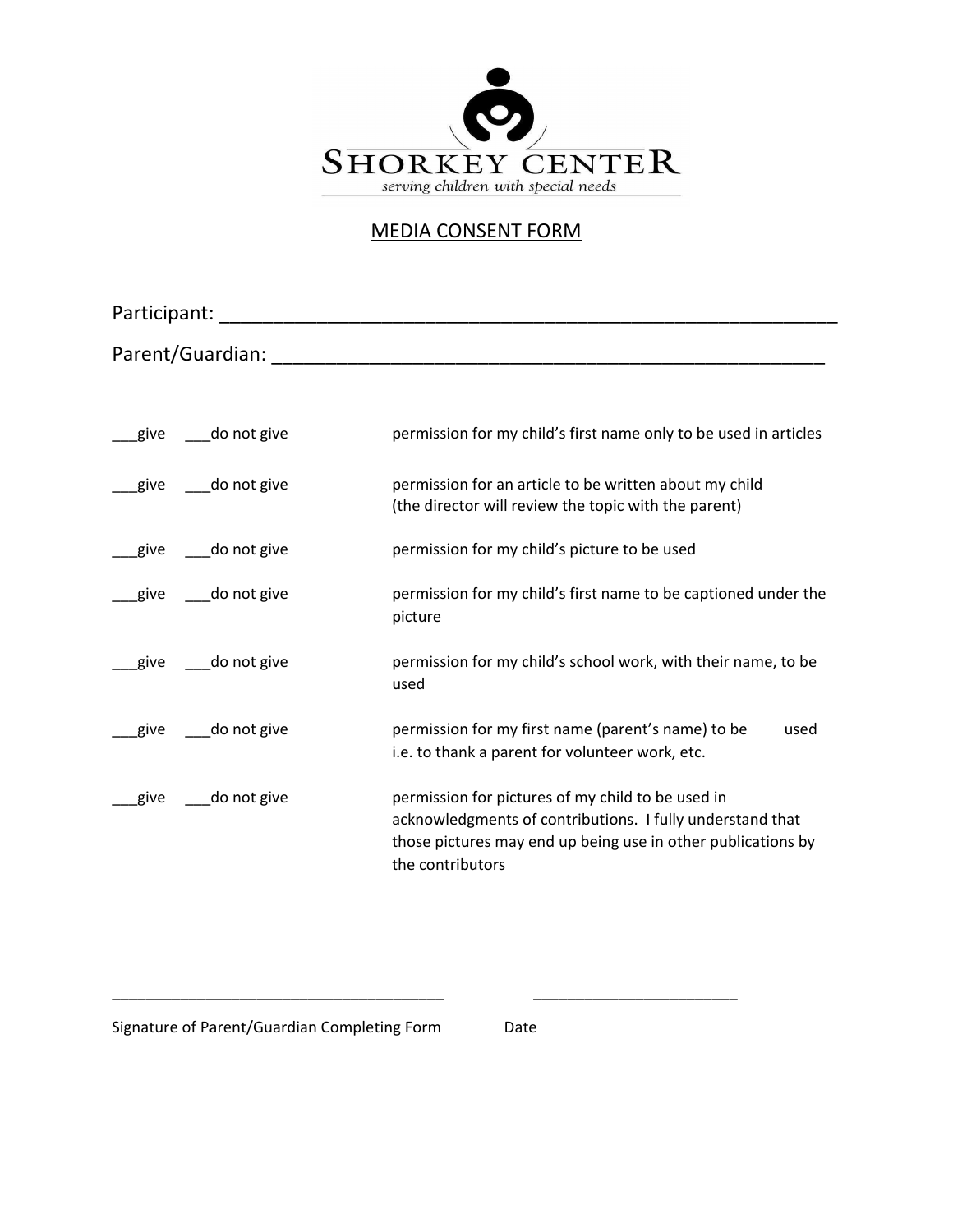

#### **EMERGENCY CONTACT INFORMATION**

| Additional Emergency Contacts and Phone Numbers: |  |
|--------------------------------------------------|--|
|                                                  |  |
|                                                  |  |
|                                                  |  |
|                                                  |  |

You have my permission to transport my child by ambulance to the doctor and/or hospital in case of serious illness or accident with no liability to the Shorkey Center.

L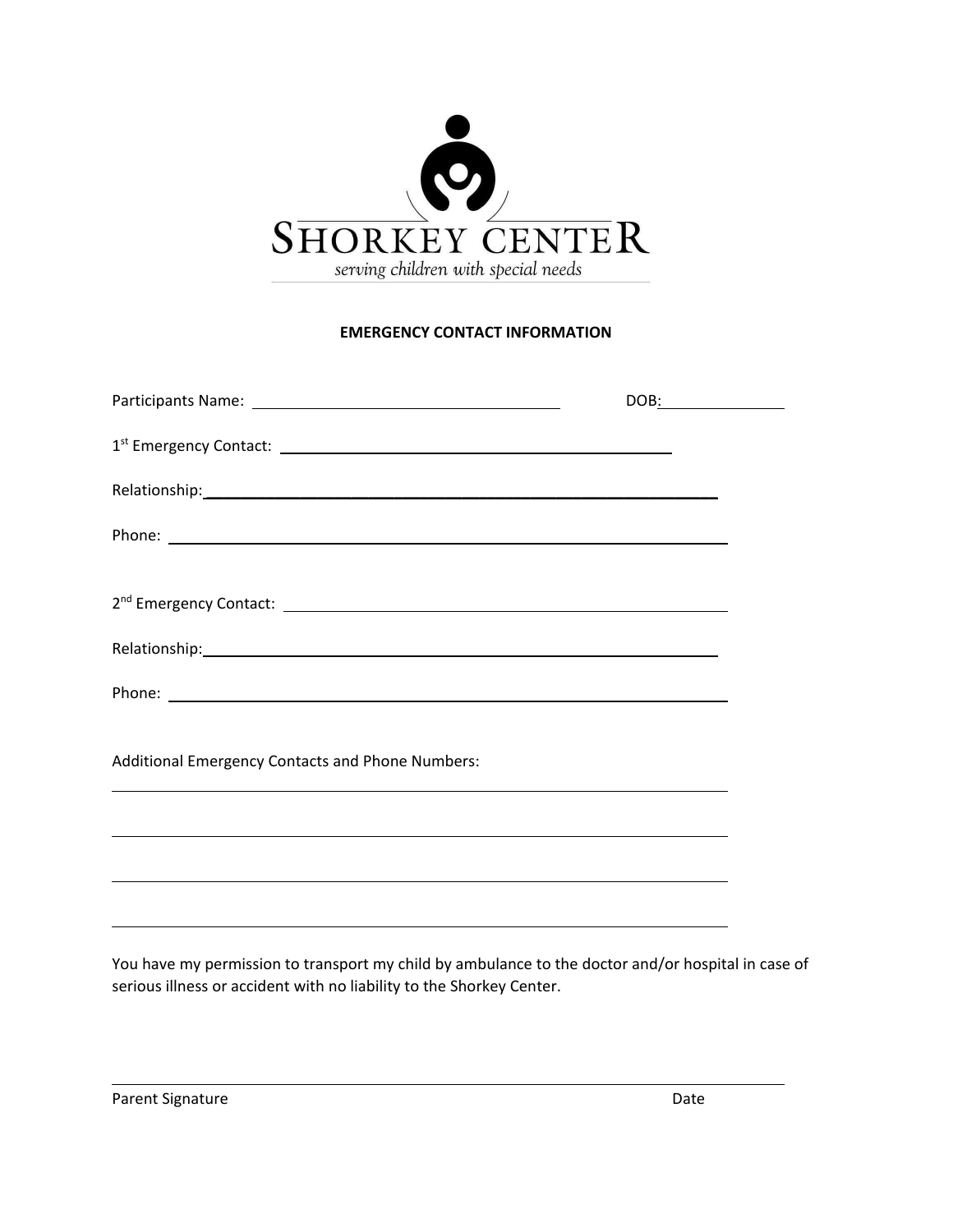

I authorize the following persons to pick up \_\_\_\_\_\_\_\_\_\_\_\_\_\_\_\_\_\_\_\_\_\_\_\_\_\_\_\_\_\_\_\_\_\_:

|    | Name                                                         | Phone |
|----|--------------------------------------------------------------|-------|
| 1. | <u> 1989 - Johann Stein, fransk politik (f. 1989)</u>        |       |
| 2. |                                                              |       |
| 3. |                                                              |       |
|    | <u> 1989 - Johann Stein, mars an de Britannich (b. 1989)</u> |       |
| 4. |                                                              |       |
| 5. |                                                              |       |

# **ID will be required**

Parent Signature Date

L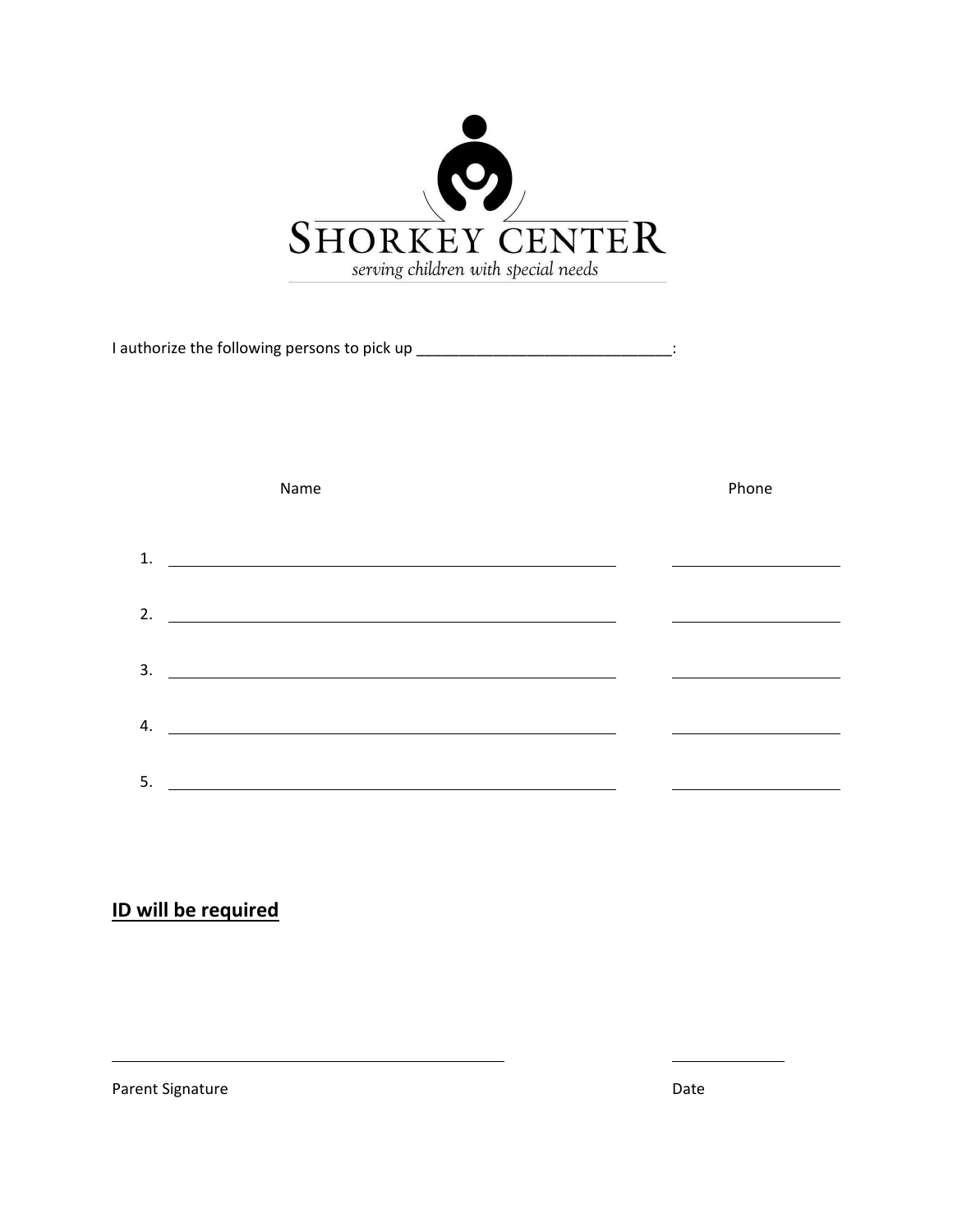



# **SHORKEY CENTER SWIMMING RELEASE OF LIABILITY**

I, the example of the extended term of the extended term  $($  participant, parent, or guardian), on behalf of myself and my child example and understand that general control of myself and my child swimming is a HAZARDOUS activity. I recognize that there are risks inherent in the sport of swimming, including but not limited to, paralyzing injuries and death. The participants agree to indemnify and hold harmless the Shorkey Center, its instructors, directors, employees, and agents against any liability resulting from any injury that may occur to a participant while participating at the pool. The participants also agree to indemnify the Shorkey Center for any damages incurred arising from any claims, demand, action or cause of action by the participants. The participants authorize any representative of the Shorkey Center to have a participant treated in any medical emergency during their participation at the pool. Further, the participants and/or parent/guardian agrees to pay all costs associated with medical care and transportation for the participant. I have noted on this form any medical/health problems including known allergies of which the staff should be aware of.

- 1. My child \_\_\_\_\_\_\_\_\_\_\_\_\_\_\_\_\_\_\_\_\_ is participating in swimming activity at the Shorkey Center. I am fully aware of the risks and hazards involved in such activity.
- 2. In consideration of being permitted to participate in this program, I agree to assume full responsibility for any risks, injuries or damage, know or unknown, which I might incur as a result of participation in this program or as a result of negligence.
- 3. In further consideration of being permitted to participate in this program, I knowingly, voluntarily and expressly waive any claim (in law or equity) I may have against Shorkey Center for injury or damages that I may sustain as a result of participating in these activities.
- 4. Myself, my heirs or legal representatives forever release from liability, waive, discharge and covenant not to sue Shorkey Center, agents, employees, board members, volunteers, and/or representatives for any injury, damages caused by any negligent act or omission.